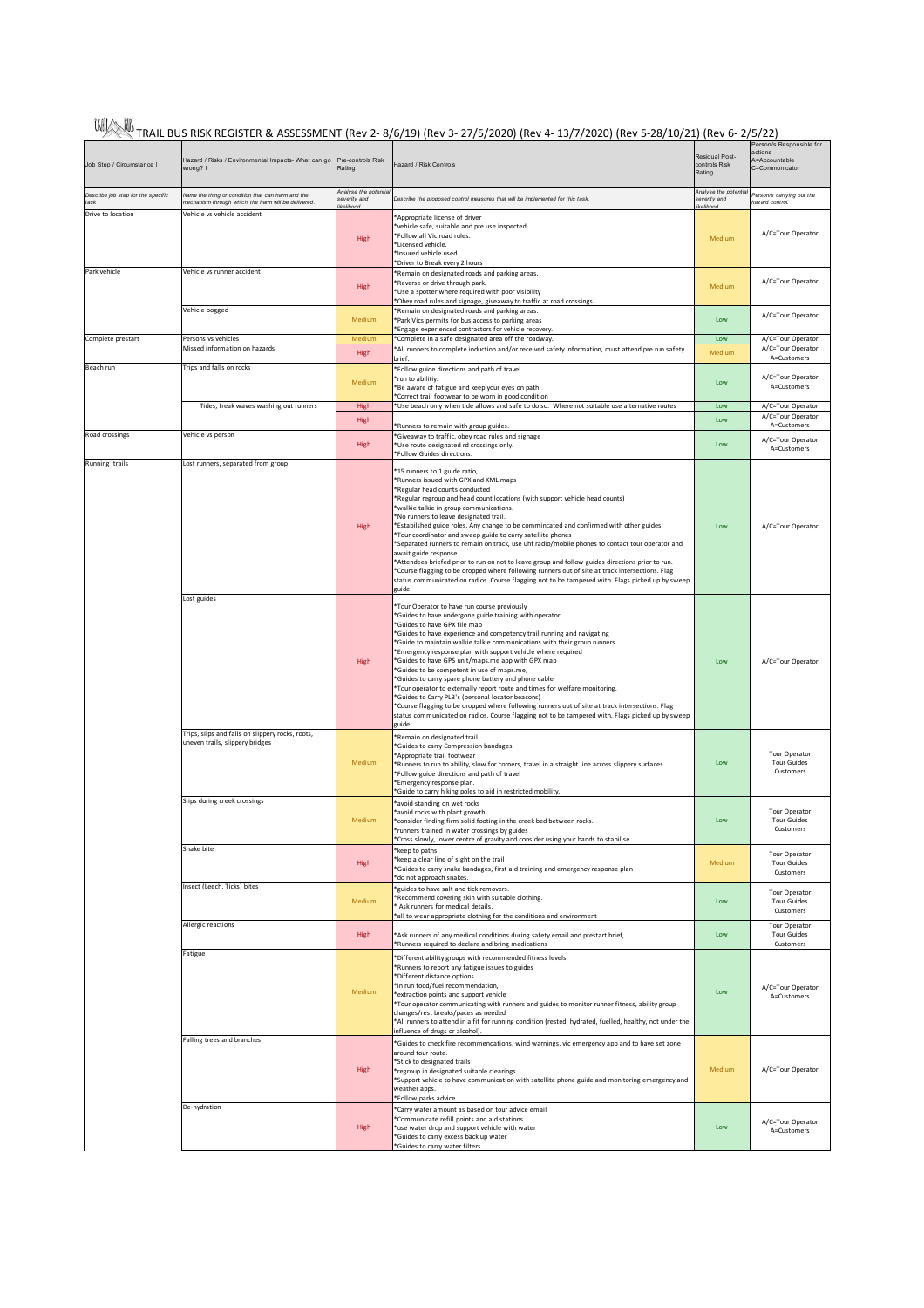| Job Step / Circumstance I                                                                                                                      | Hazard / Risks / Environmental Impacts- What can go<br>wrong? I                                                     | Pre-controls Risk<br>Rating                       | Hazard / Risk Controls                                                                                                                                                                                                                                                                                                                                                                                                                                                                                                                                                                                                                                                                                                                                                                                                                                                                                | Residual Post-<br>controls Risk<br>Rating         | Person/s Responsible for<br>actions<br>A=Accountable<br>C=Communicator |
|------------------------------------------------------------------------------------------------------------------------------------------------|---------------------------------------------------------------------------------------------------------------------|---------------------------------------------------|-------------------------------------------------------------------------------------------------------------------------------------------------------------------------------------------------------------------------------------------------------------------------------------------------------------------------------------------------------------------------------------------------------------------------------------------------------------------------------------------------------------------------------------------------------------------------------------------------------------------------------------------------------------------------------------------------------------------------------------------------------------------------------------------------------------------------------------------------------------------------------------------------------|---------------------------------------------------|------------------------------------------------------------------------|
| Describe job step for the specific<br>task                                                                                                     | Name the thing or condition that can harm and the<br>nechanism through which the harm will be delivered             | Analyse the potentia<br>severity and<br>ikelihood | Describe the proposed control measures that will be implemented for this task.                                                                                                                                                                                                                                                                                                                                                                                                                                                                                                                                                                                                                                                                                                                                                                                                                        | Analyse the potenti<br>severity and<br>likelihood | Person/s carrying out the<br>hazard control.                           |
|                                                                                                                                                | Hypothermia                                                                                                         | High                                              | Advise runners on weather forecast and requirements to dress for conditions<br>Runners to wear appropriate clothing for the conditions<br>*Tour operator to assess weather conditions are safe and suitable prior to tour<br>Tour operator to check weather forecasts<br>"guides to carry space blankets<br>*risk assess instant hand warmers and thermal/waterproof winproof garment and Bivvy muling<br>*support vehicle with blankets, warm clothes and heater.<br>*Emergency response plan in place.                                                                                                                                                                                                                                                                                                                                                                                              | Low                                               | A/C=Tour Operator<br>A=Customers                                       |
|                                                                                                                                                | Cuts, abrasions and reactions from thistles,<br>blackberries, plants and trees                                      | Medium                                            | *Suitable clothing recommendations<br>*Runners to wear appropriate clothing for the conditions<br>first aid kits on guides and comprehensive kit in support vehicle<br>first aid trained guides                                                                                                                                                                                                                                                                                                                                                                                                                                                                                                                                                                                                                                                                                                       | Low                                               | A/C=Tour Operator<br>A=Customers                                       |
|                                                                                                                                                | Immobile runners                                                                                                    | High                                              | *Hiking poles as crutches<br>*Stretcher and crutches in bus<br>*Air ambulance response (advice and recommendation of purchasing coverage)<br>*Guides to shoulder carry runners (risk assess weight of runners/distance and terrain and variables),<br>*marked emergency evacuation and extraction points                                                                                                                                                                                                                                                                                                                                                                                                                                                                                                                                                                                              | Medium                                            | A/C=Tour Operator                                                      |
|                                                                                                                                                | <b>Bush Fire</b>                                                                                                    | High                                              | *Tour operator to check the Fire Danger Rating and for days of Total Fire Ban at<br>www.emergency.vic.gov.au, on the VicEmergency smartphone app or call the VicEmergency Hotline<br>on 1800 226 226.<br>*Guides to have Vic Emergency app set on 20km radius.<br>*No one to light fires.<br>*No Access to parks on Code Red Fire Danger days<br>Coordinator to check BOM weather advice and wind direction<br>*GPX map marked with extraction points<br>Group guides to have maps either GPS unit, maps.me/Avenza app with GPX file<br>'Guide communications with support vehicle to provide extraction point pick up and communicate<br>and coordinate fire response                                                                                                                                                                                                                                | Medium                                            | A/C=Tour Operator                                                      |
|                                                                                                                                                | Limited phone reception                                                                                             | High                                              | *In group communication via verbal and walkie talkies.<br>*Guide to carry charged, satellite phone.                                                                                                                                                                                                                                                                                                                                                                                                                                                                                                                                                                                                                                                                                                                                                                                                   | Low                                               | A/C=Tour Operator                                                      |
|                                                                                                                                                | Walkie Talkie failure                                                                                               | Medium                                            | *Runners to be inducted with walkie talkie use<br>*spare batteries and instructions with walkie talkies<br>*Walkie talkies locked to channel with max volume.                                                                                                                                                                                                                                                                                                                                                                                                                                                                                                                                                                                                                                                                                                                                         | Low                                               | A/C=Tour Operator                                                      |
|                                                                                                                                                | Low light conditions                                                                                                | High                                              | <sup>*</sup> Guides to carry head lamps<br>*Guides to monitor tour time and light conditions<br>*Tour operator to check sunset times<br>*Short course options<br>*extraction points with support vehicle<br>*Set early start times                                                                                                                                                                                                                                                                                                                                                                                                                                                                                                                                                                                                                                                                    | Low                                               | A/C=Tour Operator                                                      |
|                                                                                                                                                | Water damage to electrical emergency response<br>equipment                                                          | High                                              | *Remind runners and supply waterproof sandwich bags<br>'satellite phone to be of rugged construction<br>'waterproof gps units/guide uhf radios/Personal locator beacons<br>*Guides to have back up mapping system (watch, gps device, phone)                                                                                                                                                                                                                                                                                                                                                                                                                                                                                                                                                                                                                                                          | Low                                               | A/C=Tour Operator                                                      |
|                                                                                                                                                | Interaction with other trail users (Hikers, Bikes,<br>Runners, Motorbikes, Vehicles, Mobile Plant and<br>Equipment) | High                                              | *Runners to remain with guides<br>*permitted locations<br>*do not interrupt the flow of traffic<br>*use radios to call through vehicle type and direction of travel<br>"give way to other users<br>*move to a position of safety off the track when encountering vehicles<br>*face towards vehicles as they pass<br>*signal to drivers/riders/operators that you have seen them<br>*if vehicles stop. Inform the the operator of the rest of the tour participants locations<br>*report to land managers/police unsafe/illegal vehicle use<br>*tour routes pre-inspected for trail users type and frequency<br>*lookout guide at front in tour in higher risk vehicular locations<br>*guide positions at front and rear of tour in higher risk vehicular locations<br>*hi vis vests for guides in higher risk vehicular locations<br>*contingency route planning for unsafe routes/alternative routes | Low                                               | A/C=Tour Operator<br>A=Customers                                       |
|                                                                                                                                                | Lightning vs runners                                                                                                | High                                              | *Tour operator to check weather conditions and forecast<br>*Support vehicle to have communication with satellite phone guide and monitoring emergency and<br>weather apps.<br>*Vehicle to be used as lightning safe zone (faraday cage).<br>If vehicle not accessible, Guides to move from exposed and high areas to tour low point and await<br>lightning to clear<br>*Hiking poles will be disguarded until lightning clears.                                                                                                                                                                                                                                                                                                                                                                                                                                                                       | Low                                               | A/C=Tour Operator                                                      |
|                                                                                                                                                | Flash Flooding-Drowning                                                                                             | High                                              | *Tour operator to check weather conditions and forecast<br>*Support vehicle to have communication with satellite phone guide and monitoring emergency and<br>weather apps.<br>*No river beds to be enter during periods of heavy/extended rainfall.<br>*Parks advice to be checked prior to tour                                                                                                                                                                                                                                                                                                                                                                                                                                                                                                                                                                                                      | <b>Low</b>                                        | A/C=Tour Operator                                                      |
| <b>Environmental Impacts</b><br>Note: report all issues of trail                                                                               | Foot traffic damage to flora<br>Removal of flora                                                                    | Medium                                            | *Remain on designated paths/trails. Guides to monitor groups<br>*Do not to remove flora from tours                                                                                                                                                                                                                                                                                                                                                                                                                                                                                                                                                                                                                                                                                                                                                                                                    | Low                                               | A=Customers<br>A/C=Tour Operator                                       |
| condition such as; tree falling,<br>litter, signage damage,<br>overgrowth etc back to Parks<br>Victoria/parks or nominated PV<br>area rangers. | Disturbance to fauna or habitat                                                                                     | Medium<br>Medium                                  | *Do not approach, do not feed animals. Do not startle fauna with noise.<br>*Remain on tour route and trails                                                                                                                                                                                                                                                                                                                                                                                                                                                                                                                                                                                                                                                                                                                                                                                           | Low<br>Low                                        | A=Customers<br>A/C=Tour Operator                                       |
|                                                                                                                                                | Vehicle vs Fauna incident                                                                                           | Medium                                            | *Do not destroy or disturb hides, hollows and habitats<br>Abide by speed limits within the park<br>stick to designated roadways<br>drive safely and watch for wildlife<br>vehicles to be roadworthy and fit for purpose<br>drive to conditions                                                                                                                                                                                                                                                                                                                                                                                                                                                                                                                                                                                                                                                        | Low                                               | A=Customers<br>A/C=Tour Operator                                       |
|                                                                                                                                                | Biosecurity breach-transfer of seeds and/or<br>foreign material                                                     | High                                              | Runners to have clean shoes<br>*Cleaning brush and water in support vehicle.<br>Vehicle to be cleaned before tours                                                                                                                                                                                                                                                                                                                                                                                                                                                                                                                                                                                                                                                                                                                                                                                    | Low                                               | A/C=Tour Operator<br>A=Customers                                       |
|                                                                                                                                                | Vehicle fuel, liquids spill                                                                                         | Medium                                            | *Park in designated parking areas<br>*vehicle licensed and fit for purpose<br>*vehicle maintained and serviced<br>*drive to conditions<br>*competent licensed drivers                                                                                                                                                                                                                                                                                                                                                                                                                                                                                                                                                                                                                                                                                                                                 | Low                                               | A/C=Tour Operator                                                      |
|                                                                                                                                                | Rubbish                                                                                                             | Medium                                            | *All waste to be taken<br>Pick up and remove waste found on trails.                                                                                                                                                                                                                                                                                                                                                                                                                                                                                                                                                                                                                                                                                                                                                                                                                                   | Low                                               | A/C=Tour Operator<br>A=Customers                                       |
|                                                                                                                                                | Human waste                                                                                                         | Medium                                            | *Establish and communicate all toilet facilities at tour brief<br>*Bury all waste and toilet paper at least 15cm deep and at least 100 metres from campsites and<br>watercourses. Mix waste with soil to aid decomposition and to discourage animals digging up the<br>waste                                                                                                                                                                                                                                                                                                                                                                                                                                                                                                                                                                                                                          | Low                                               | A/C=Tour Operator<br>A=Customers                                       |
|                                                                                                                                                | Cultural Disturbance<br>Traditional Owner ignorance                                                                 | High<br>Medium                                    | *Remain on designated paths and report and findings of cultural significance.<br>*Do not disturb area.<br>*Recognise the traditional owners at pre tour brief                                                                                                                                                                                                                                                                                                                                                                                                                                                                                                                                                                                                                                                                                                                                         | Low<br>Low                                        | A/C=Tour Operator<br>A=Customers<br>A/C=Tour Operator                  |
|                                                                                                                                                |                                                                                                                     |                                                   |                                                                                                                                                                                                                                                                                                                                                                                                                                                                                                                                                                                                                                                                                                                                                                                                                                                                                                       |                                                   |                                                                        |